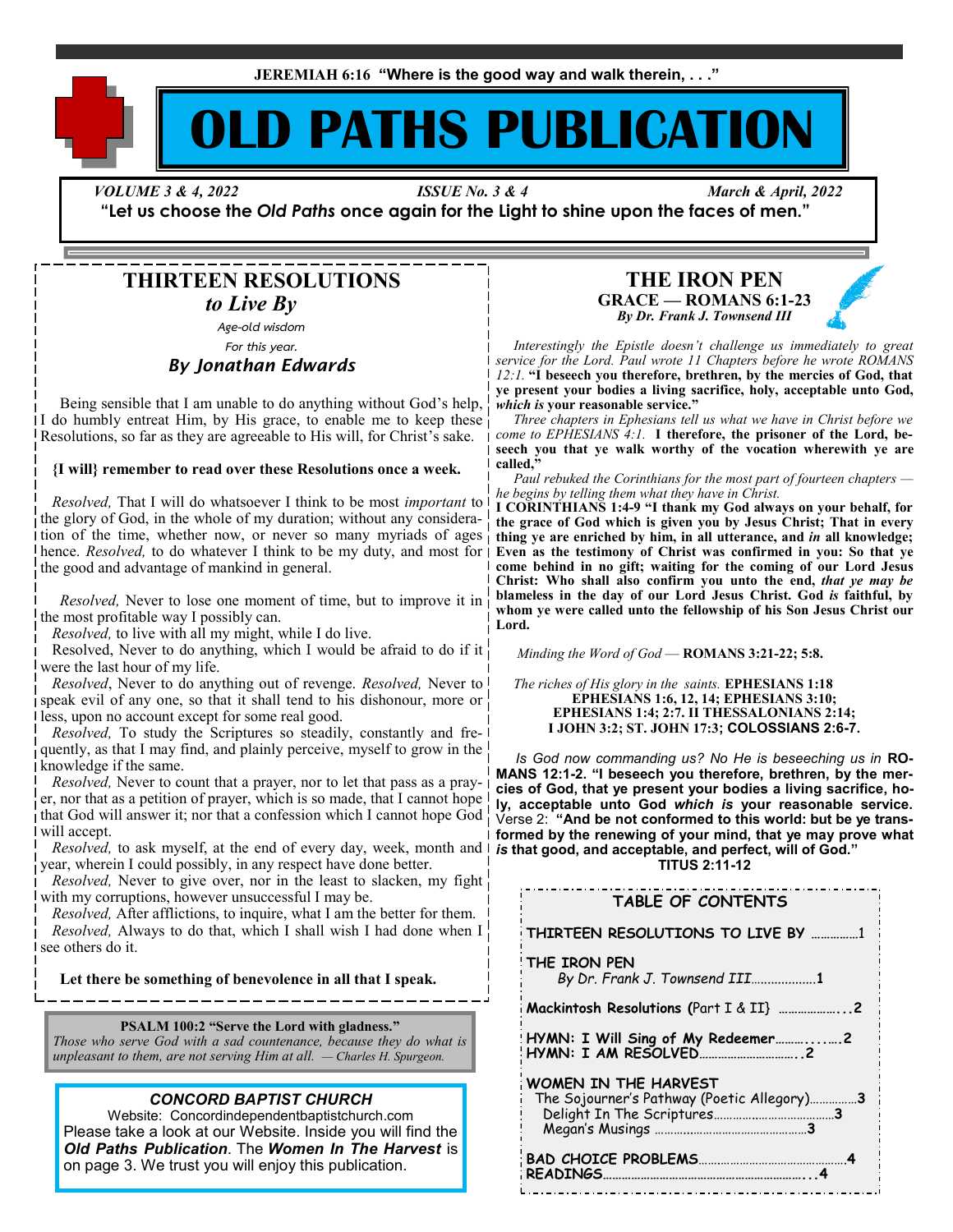

THE BOOK OF JOB occupies a very peculiar place in the volume of God. It possesses a character entirely its own, and teaches lessons which are not to be learned in any other section of inspiration. It is not by any means our purpose to enter upon a line of argument to prove the genuineness, or establish the fact of the divine inspi-

ration of this precious book. We take these things for granted: being fully persuaded of them as established facts, we leave the proofs to abler hands.

We receive the book of Job as part of the Holy Scriptures given of God for the profit and blessing of his people. We need no proofs of this for ourselves, nor do we attempt to offer any to our reader. And we may further add that we have no thought of entering upon the field of inquiry as to the authorship of this book. This, howsoever interesting it may be, in itself, is to be used entirely secondary. We receive the book from God. This is enough for us. We heartily own it to be an inspired document, and we do not feel it to be our province to discuss the question as to where, when, or by whom it was penned.

In short, we purpose, with the Lord's help, to offer a few plain and practical remarks on a book which we consider needs to be more closely studied, that it may be more fully understood. May the Eternal Spirit, who indited the book, expound and apply it to our souls!

# **JOB AND HIS FRIENDS** *{Part II}*

The *opening page* of this remarkable book furnishes us with a view of the patriarch Job, surrounded by every thing that could make the world agreeable to him, and make him of importance in the world.

**JOB 1:1-5 There was a man in the land of Uz, whose name was Job, and that man was perfect and upright, and one that feared God, and eschewed evil."** Thus much as *what he was,* let us now see *what he had.*

**"And there were born unto him seven sons and three daughters.** 

**His substance also was seven thousand sheep, and three thousand camels, and five hundred yoke of oxen, and five hundred she asses, and a very great household; so that this man was greatest of all the children of the east.** 

**And his sons went and feasted in their houses every one of his day; and sent and called for their three sisters, to eat and to drink with them."**  Then, to complete the picture, we have the record of *what he did.*

**And it was so, then the days of their feasting were gone about, that Job sent and sanctified them, and rose up early in the morning, and offered burnt offerings according to the number of them all; for Job said, It may be that my sons have sinned, and cursed God in their hearts. Thus did Job continually.**

Here, then, we have a very rare specimen of a man. He was perfect, upright, God-fearing, and eschewed evil. Moreover, that God had hedged him round about on every side, and strewed his path with richest mercies. He had all that heart could wish, children and wealth in abundance, honor and distinction from all around. In short, we may almost say, his cup of earthly bliss was full. But Job needed to be tested. There was a deep moral root in his heart which had to be laid bare. There was self-righteousness had to be brought to the surface and judged.

*The Mackintosh Treasury has more written about Job and his friends. The Book of Job (in the Scriptures) contains 42 Chapters therein.*



**I Will Sing of My Redeemer Philip P. Bliss,1838-1876; J. McGranahan, 1840-1907**

I will sing of my Redeemer, And His wondrous love to me; On the cruel cross He suffered from the curse To make me free.

> I will tell of the wondrous story, How my lost estate to save. In His boundless love and mercy, He the ransom freely gave.

I will praise my dear Redeemer, His triumphant power I'll tell, How the victory He giveth Over sin and death and hell.

I will sing of my Redeemer, And His heavenly love to me; He from death to life hath brought me, Son of God, with Him to be.

*Refrain*

Sing, oh sing …...of my Redeemer, With his blood….. He purchased me;…On the cross… He sealed my pardon, Paid the debt…… and made me free….*and made me free.*

**I AM RESOLVED** *was written by Palmer Hartsough. He served as the music director in a local Baptist church. His poetic ability attracted the attention of the Fillmore Brothers Publishing Company of Cincinnati, OH. In 1906 he became a Baptist minister.*

> I am resolved no longer to linger, Charmed by the world's delight; Things that are higher, things that are nobler, These have allured my sight.

> > *Chorus*

*I will hasten to Him, Hasten so glad and free. Jesus greatest, highest, I will come to Thee.*

> I am resolved to go to the Saviour, Leaving my sin and strife; He is the true one, He is the just one, He hath the words of life.

I am resolved to follow the Saviour, Faithful and true each day. Heed what He sayeth, do what He willeth, He is the living way.

I am resolved to enter the kingdom, Leaving the paths of sin; Friends may oppose me, foes may beset me, Still will I enter in.

I am resolved, and who will go with me? Come, friends without delay, Taught by the Bible, led by the Spirit, We'll walk the heavenly way.

**ST. JOHN 6:68 "Then Simon Peter answered him, Lord, to whom shall we go? Thou has the words of eternal life."**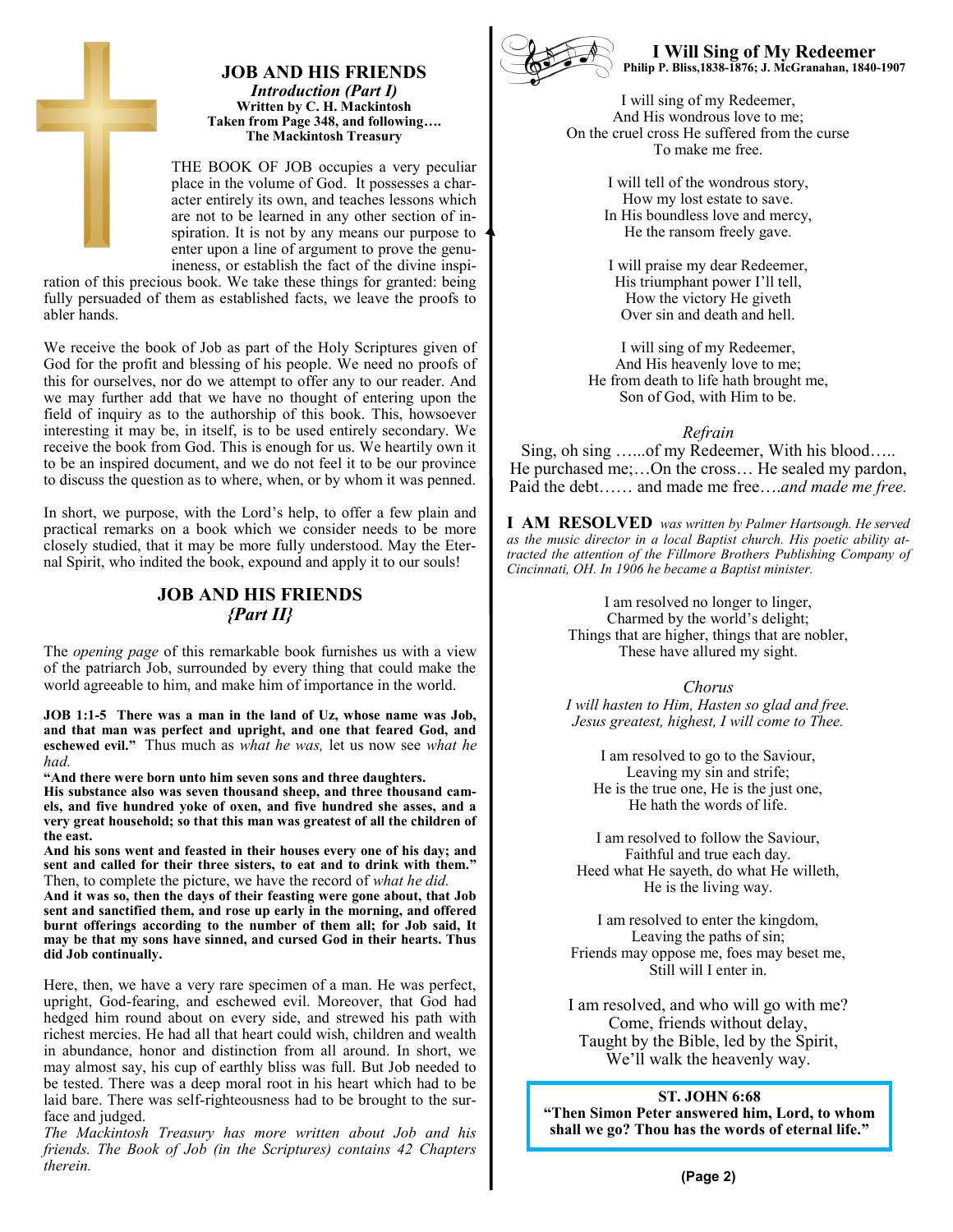

# **WOMEN IN THE HARVEST**

*The WOMEN IN THE HARVEST publication began back in October of 1998. I founded this publication, hoping to be a blessing and encouragement to the women in the harvest.*

**Wisdom for Women**: *"Resolve yourself to service for the Lord Jesus Christ."*

Definition: RESOLVE: Decide firmly on a course of action.

Example: She resolved herself right then and there to obey and serve God.

# **THE SOJOURNER'S PATHWAY (Allegory)** *By Mrs. Linda K. Townsend*

 *As we travel along the Sojourner's Pathway from way back when, I thought we'd pay a little visit to their story once again. It is a poetic Allegory.*

 *We are in the month of March already. The Time changes to give us longer daylight to our days. April will bring those rain showers to put life into the garden in the springtime.* 

*Little Faith decided to move his family back to their humble abode, facing gossip and jealousy that seemed to always unfold (Wherever you live).*

*Much-Weak busied herself packing up their belongings, to head back to the farm, her heart was longing.*

*It was an uneventful move that didn't take any time at all. After their arrival, on their friends they did call. Oh, it was joyful to see everyone. It actually was fun!*

*New month, new beginning. What was God's purpose and plan? They did not know! But no doubt, it would help them to spiritually grow.* 

*Once again Little-Faith would begin his day at dawn. He stretched his full frame on the lawn. This is the life that he loved. Nearby he saw two turtle doves. You couldn't beat this kind of life. There was little strife.*

*Much-Weak woke up early too. She had a lot to do. The time moved past noon. It was at night she saw the moon. Where had the hours slipped away? It was nearing the end of a busy day.*

*Did the sojourner's do anything spiritual that day? Did they remember to pray? Of course they both took the time to talk to the Lord. Then scripture framed their day — to move forward.*

 *Until next time I bid, "Adieu".*

# **GOD LOVES US SO!**

**————————**

*Start the new day with happiness and joy, Hoping there are God's blessing to enjoy. New circumstances bring tears and grief, Yet we are looking to God for sheer relief.*

*Our Father who art in heaven doth care. He shelters us in the Storm of Despair. No need to be fretful or think life is unfair. God loves us so! He is always there!* —Linda K. Townsend July 9, 2014



#### **DELIGHT IN THE SCRIPTURES By Sushannah** *"Jasmine"* **Townsend**

I hope each of you are enjoying good health . and are striving to be fit. Poor physical health .

affects us each spiritually. It is hard to concentrate and stay focused . when you are in poor health. So let us strive to be healthy! With that  $\bullet$ said, I want to write it is important to be Spirit-filled and serving the Lord.

I have been delighting in the scriptures each new morning to begin my day right. I don't want the day to start off on the wrong foot. I do . want to please God. I know He loves me and wants me to be a light in  $\bullet$ this dark world.

Recently I finished the BOOK OF DANIEL which has 12 Chapters. I've been trying to extend my reading time to several chapters a day. **DANIEL 4:34 "And at the end of the days I Nebuchadnezzar lifted up mine eyes unto heaven, and mine understanding returned unto me, and I blessed the most High, and I praised and honoured him that liveth for ever, whose dominion** *is* **an everlasting dominion, and his kingdom** *is* **from generation to generation:"**

 I'm in the BOOK OF HOSEA today which has 14 Chapters. **HO-SEA 1:1 "The word of the LORD that came unto Hosea, the son of Beeri, in the days of Uzziah, Jotham, Ahaz, and Hezekiah, kings of Judah, and in the days of Jeroboam the son of Joash, king of Israel."**

#### 



# **MEGAN'S MUSINGS** *By Megan E. Townsend*

I've been musing about **ISAIAH Chapter 53.**

 My dad calls ISAIAH 53 "the suffering Saviour." It has twelve verses in it. Jesus suffered more than we realize. Sometimes we need reminded of His agony and pain. His sufferings in Chapter 53 made me muse for a quite a while. How did Jesus endure all that? We certainly haven't gone through anything like He did.

**1. Who hath believed our report? and to whom is the arm of the LORD revealed?** 

**2. For he shall grow up before him as a tender plant, and as a root out of a dry ground: he hath no form nor comeliness; and when we shall see him,** *there is* **no beauty that we should desire him.** 

**3. He is despised and rejected of men; a man of sorrows, and acquainted with grief: and we hid as it were** *our* **faces from him; he was despised, and we esteemed him not.**

**4. [Surely he hath borne our griefs, and carried our sorrows: yet](https://www.kingjamesbibleonline.org/Isaiah-53-4/)  [we did esteem him stricken, smitten of God, and afflicted.](https://www.kingjamesbibleonline.org/Isaiah-53-4/)** 

**5. But he** *was* **[wounded for our transgressions,](https://www.kingjamesbibleonline.org/Isaiah-53-4/)** *he was* **bruised [for our iniquities: the chastisement of our peace](https://www.kingjamesbibleonline.org/Isaiah-53-4/) was upon him; [and with his stripes we are healed.](https://www.kingjamesbibleonline.org/Isaiah-53-4/)** 

**[6. All we like sheep have gone astray; we have turned every one](https://www.kingjamesbibleonline.org/Isaiah-53-4/)  [to his own way; and the LORD hath laid on him the iniquity of](https://www.kingjamesbibleonline.org/Isaiah-53-4/)  [us all.](https://www.kingjamesbibleonline.org/Isaiah-53-4/)** 

**[7. He was oppressed, and he was afflicted, yet he opened not his](https://www.kingjamesbibleonline.org/Isaiah-53-4/)  [mouth: he is brought as a lamb to the slaughter, and as a sheep](https://www.kingjamesbibleonline.org/Isaiah-53-4/)  [before her shearers is dumb, so he openeth not his mouth.](https://www.kingjamesbibleonline.org/Isaiah-53-4/)** 

**[8. He was taken from prison and from judgment: and who](https://www.kingjamesbibleonline.org/Isaiah-53-4/)  [shall declare his generation? for he was cut off out of the land](https://www.kingjamesbibleonline.org/Isaiah-53-4/)  [of the living: for the transgression of my people was he strick](https://www.kingjamesbibleonline.org/Isaiah-53-4/)[en.](https://www.kingjamesbibleonline.org/Isaiah-53-4/)** 

**[9. And he made his grave with the wicked, and with the rich in](https://www.kingjamesbibleonline.org/Isaiah-53-4/)  [his death; because he had done no violence, neither](https://www.kingjamesbibleonline.org/Isaiah-53-4/)** *was any* **[deceit in his mouth.](https://www.kingjamesbibleonline.org/Isaiah-53-4/)** 

**[10. Yet it pleased the LORD to bruise him; he hath put](https://www.kingjamesbibleonline.org/Isaiah-53-4/)** *him* **to [grief: when thou shalt make his soul an offering for sin, he shall](https://www.kingjamesbibleonline.org/Isaiah-53-4/)  see** *his* **seed, he shall prolong** *his* **[days, and the pleasure of the](https://www.kingjamesbibleonline.org/Isaiah-53-4/)  [LORD shall prosper in his hand.](https://www.kingjamesbibleonline.org/Isaiah-53-4/)** 

**[11. He shall see of the travail of his soul,](https://www.kingjamesbibleonline.org/Isaiah-53-4/)** *and* **shall be satisfied: [by his knowledge shall my righteous servant justify many; for](https://www.kingjamesbibleonline.org/Isaiah-53-4/)  [he shall bear their iniquities.](https://www.kingjamesbibleonline.org/Isaiah-53-4/)** 

**[12. Therefore will I divide him](https://www.kingjamesbibleonline.org/Isaiah-53-4/)** *a portion* **with the great, and he [shall divide the spoil with the strong; because he hath poured](https://www.kingjamesbibleonline.org/Isaiah-53-4/)  [out his soul unto death: and he was numbered with the trans](https://www.kingjamesbibleonline.org/Isaiah-53-4/)[gressors; and he bare the sin of many, and made intercession](https://www.kingjamesbibleonline.org/Isaiah-53-4/)  [for the transgressors.](https://www.kingjamesbibleonline.org/Isaiah-53-4/)**